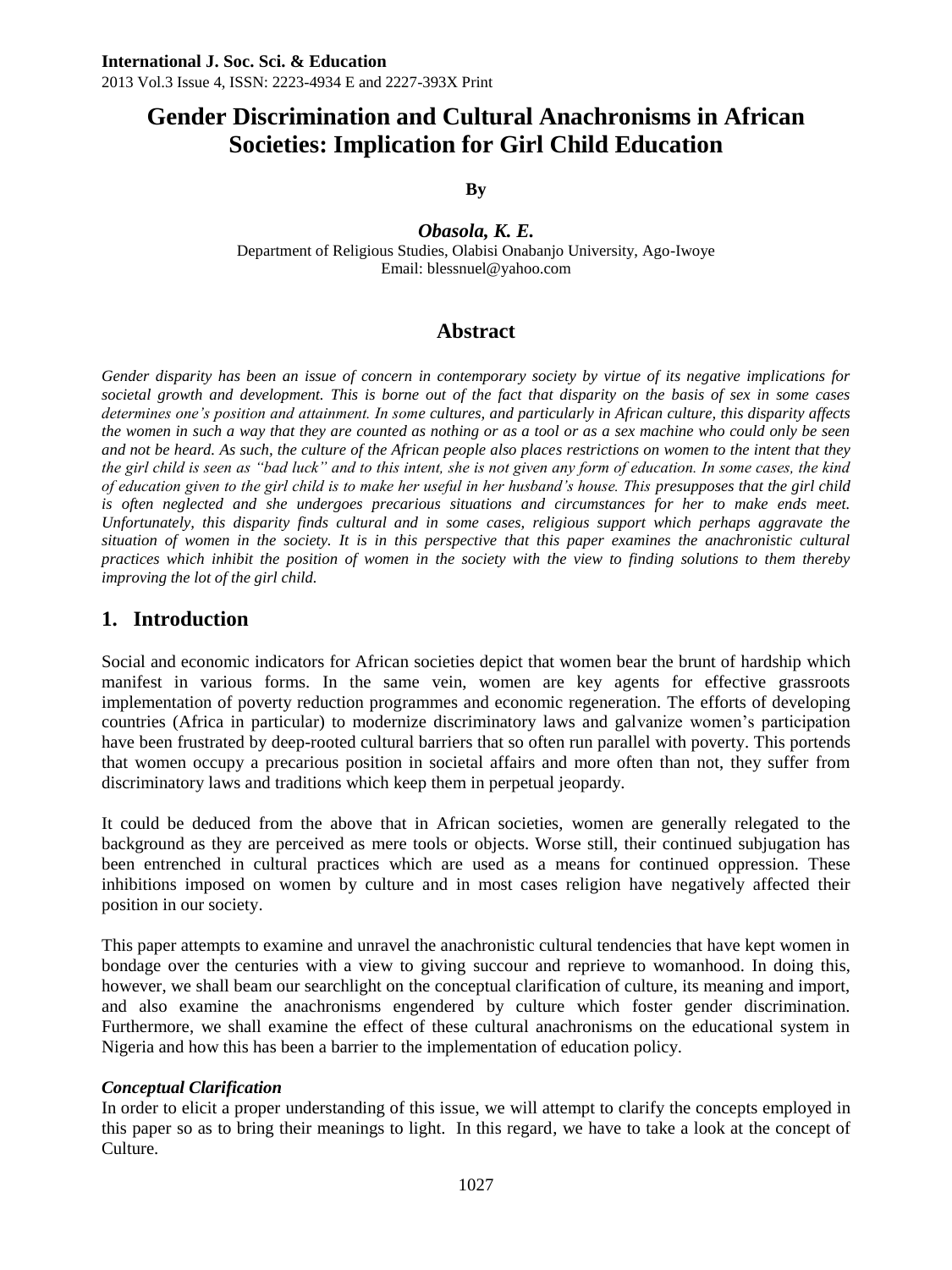### **Culture:**

Culture is an intrinsic aspect of life among any group of people and it dominates and undergirds their thoughts, social political, economic and religious relationships. It embodies the total way of life of a community or a group of people. It is expressed in the language of the people, their belief, habits, customs and traditions (Kinoti, 1996: 96). This presupposes that culture imbues the society with life as every event is interpreted from its microscopic lenses. Culture is not static; it could be influenced by an indigenous factor like the environment, by human factors or by exogenous factors as exhibited in other culture (Kemdirim and Oduyoye, 1998:22).

### **Gender:**

Nwagwu (2009:3) defines gender as "the roles and responsibilities of women and men that are socially determined. It is how we are perceived and expected to think and to act as women and men because of the way society is organized and not because of our biological differences. Roles and responsibilities are "the different work that women and men do, their practical and strategic needs, their different levels of access to resources and benefits". These roles and responsibilities are socially and culturally determined and may differ from community to community. Therefore, gender is the division that people have made in respect to what a person is or is not capable of doing. The inability of one to do a particular kind of job has brought about castigation and condemnation and this is the root cause of gender discrimination and inequality.

In addition to this, gender discrimination is foisted by patriarchy, a male dominated societal arrangement in which all things are seen from the male perspective. Thus, our society places men and women in particular gender roles and creates two worlds – an inferior world for women and a superior one for men. There are men's jobs and women's jobs. Division of labour is also based on sex (Olutayo, 1997). This has engendered a lot of differences in the perception of one group by the other.

Ezeh (2008:106) surmises that "what is known today as gender inequality has both theological and cultural roots". The underlying fact is that gender disparity or discrimination finds support in culture and religion although religion claims to accord same rights and privileges to both men and women. Odejide (1986), remarks in tandem with the above that:

Review of concepts of culture formation in Nigeria and in most parts of the world show that women are ascribed a subordinate status. This view which is rooted in the social, economic and political structures is reproduced by the socialization process. The final result is that though, traditional African culture places premium on harmonious balance between the sexes and equality before the Supreme Deity, there is in practice a lot of prejudice, attitude and custom that negate this philosophy.

Ezeigbo (1994:15) lends credence to the above proposition. He surmises that:

Gender oppression is a scourge that has its source in religions, tradition and politics. These aspects of society have been structured and solidified by patriarchy to marginalize and silence women who constitute half of the human population.

Consequently, gender mainstreaming and stereotyping have been engendered and these have resulted in the gulf which now separate the men folk from the women folk.

Basically, this gender disparity, discrimination, mainstreaming or stereotyping have been induced by cultural factors which are endemic in our society. While culture is good and performs a leading role in the socialization process, it must also be remarked that there exist certain anachronisms in our cultural practices which inhibit and prevent equal gender status between the men and the women.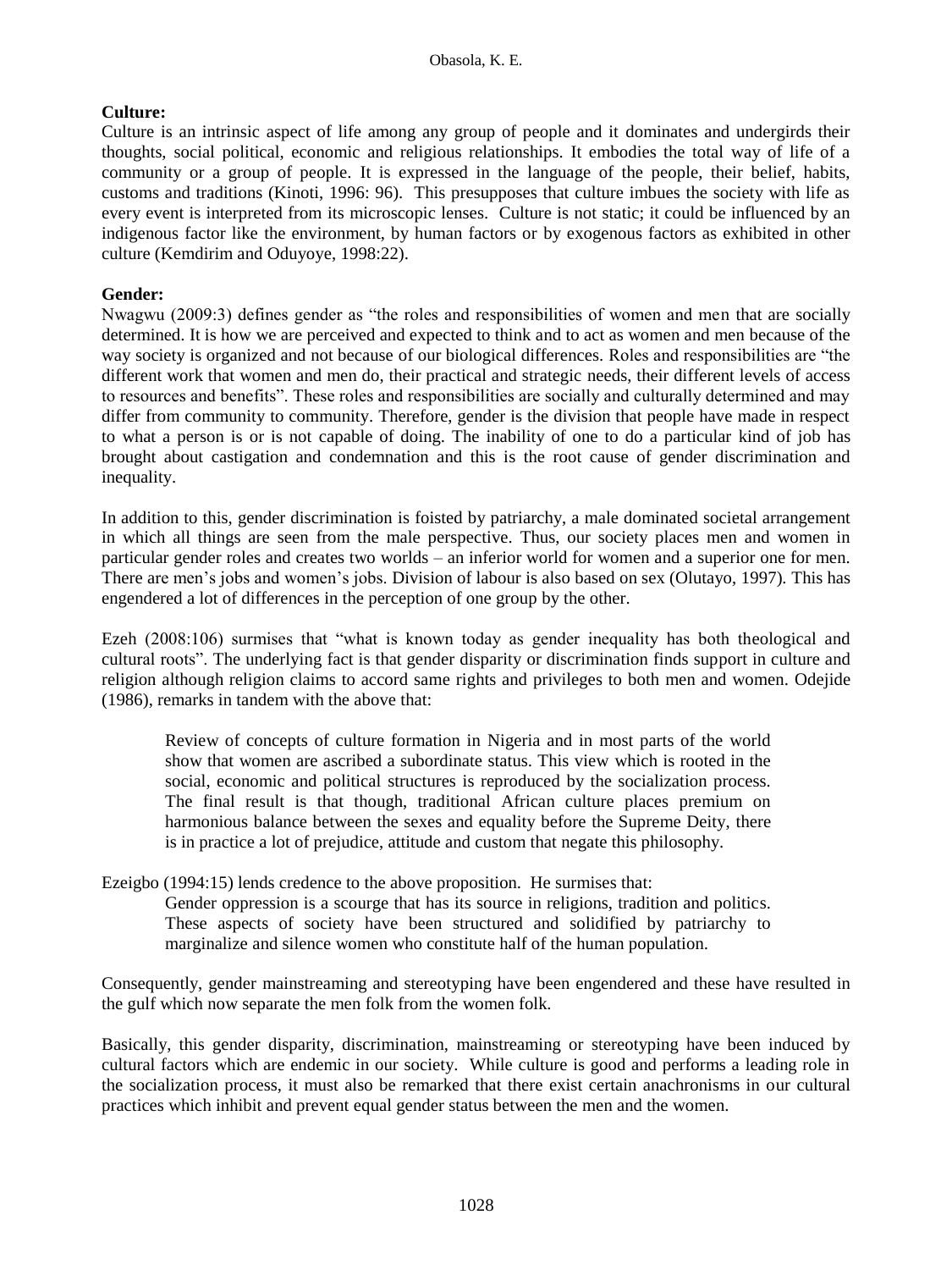#### *Cultural Anachronism*

By cultural anachronism we mean those negative cultural traits which serve as a hindrance to equal partnership between male and female. They serve as the purveyor of discriminatory tendencies in male and female relationships thereby polarizing the essence of human community. In this regard, these anachronistic tendencies are inhuman, unjustifiable and bastardize the status of women. They should be expunged from our cultural ethos in order to guarantee even development between men and women.

Through the ambience of culture, women have suffered untold hardships and experienced inhuman conditions as several cultural practices contradict their essence as human beings. Thus, Adebayo (2000:275) opines that:

Cultural myths as well as the Christian and Islamic religions emphasized the main roles of women as maternity and domesticity. Within these contexts, female education consisted mainly of teaching obedience and submission to male authority.

This presupposes that a lot of African cultural practices are outmoded and obnoxious and they do not give credibility to womanhood. Oduyoye (2001:3) categorically asserts:

African culture is replete with language that enables the community to diminish the humanity of women. No amount of denial negates the fact that relationships between men and women are not all that they could be… in human culture, and in most cases arising out of religion there is endemic sexism that has given rise to gender stratification, male entitlement and female self-abasement coupled with acquiescence that plainly cannot be exhibited in the presence of God.

It is on account of this that Omoigui (2001) also asserts categorically that "culture has dealt such blows on women that to affirm their plight as pathetic is an understatement. This indeed, is the situation in which women have found themselves as a result of the anachronistic cultural tendencies that have lowered their status in all fronts.

It will therefore, be apposite to discuss some of these anachronisms which have affected the womanhood so badly. They are numerous and differ from community to community in severity and consequences. Howbeit, it will suffice to examine a few of them:

**Widowhood:** Widowhood is the most debasing and dehumanizing treatment that culture unleashes on women after the demise of their husbands. Several scholars, Nwachukwu (1995):57), Ganusah (1997:13- 158), Ahonsi (1998) and Oladipupo-Okorie (2009:769-179) to mention a few attest to the hardship experienced by widows. In different parts of Nigeria and indeed, Africa, widowhood rites subject the woman to dehumanizing conditions which infringe on her rights as a person. She goes through psychological and physical trauma exposing her in some cases to health risks particularly in cases where she is mandated by culture to drink the water used in bathing her late husband. In some traditions, the woman undergoes mental torture when her hair is shaved, even the one on her pubic area, and she may not be allowed to sleep or take a bath until the body of her late husband is interred. Widowhood rites are cumbersome particularly in Igbo land. Hence Osita observes that "some of the anachronisms in Igbo custom and tradition centred around widowhood". This is one area in which hardship resulting from tradition appears to be deliberately assigned to women exclusively (Osita, 1976). At the death of her husband, the woman loses all her possessions to her husband's brothers. This is the precarious situation in which a widow finds herself. As a widow, she does not have the right to her husband's property as this goes to her first son or to the husband's brother. To have a share of her husband's property, she must be willing to marry her husband's brother.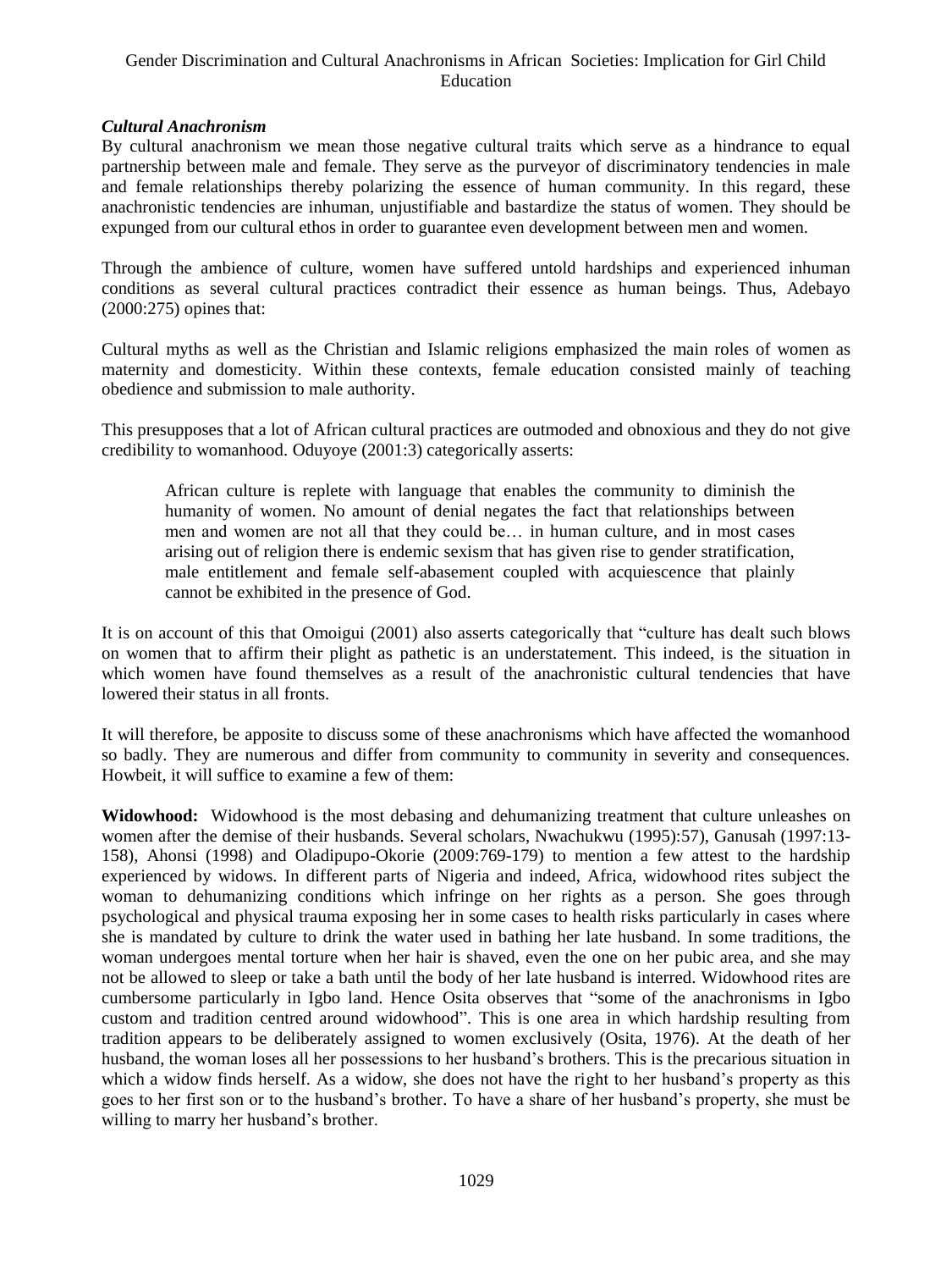According to Umeh (1997: 159-171), "the constitution which states that an individual must not be subjected to torture or inhuman treatment (section 33 (1) is similarly violated by "daughters of the lineage" in the traditional Igbo community. These ladies subject widows to continual and ceaseless weeping under the guise of tradition. They make sure the widow cry day and night until they are satisfied. They purposefully confine the widow to protect her from the spirit of her dead husband for three months. If she wants to call anybody, she will have to use a stick to tap on a chair. She will have to sit and sleep on a mat. A widow is regarded as unclean and must observe all taboos.

Modernity has not been able to expunge this cruelty from our culture. Thus, Nwachukwu (1995:57) observes that "unfortunately, these traditions have become resistant to contemporary social changes as a result of habit, fear or wanton insistence on known patterns for the maintenance of tribal or ethnic identity, social cohesion and the established status quo."

**Female Genital Mutilation:** According to Akumadu (1995:4) this practice entails the ablation of the clitoris and parts of the *labia majora* of a girl or young woman by a traditionalist or midwife. In addition, the World Health Organization (WHO 1997) describes it as "all procedures involving partial or total removal of the external female genitalia or other injury to the female genital organs whether for cultural, religious or other non-therapeutic reasons". This practice is endemic in Nigerian societies from the North to the South. It involves the use of local objects like knives, razor blades e.t.c. in the operation of their victims who mostly are girls in their tender ages.

Several reasons have been adduced for this act. Kopelman (1994:55-71) gave some of the reasons as "to preserve group identity, to maintain cleanliness and health, to preserve virginity and family honour to prevent immorality, to preserve cultural identity and peer influence". In some cases, it is believed that it makes a woman desirable for marriage.

This procedure poses a lot of health hazard for the girl child as complications could arise in the process, thereby impairing her organ. This often times leads to Vesico Vaginal fistula (VVF) and other deadly diseases. According to Hedley and Dockenoo, (1992) this practice has been described as an extreme example of the general subjugation of women in Africa because it is one, in which the health and welfare of women suffer a long-term effect. Thus, it has been described as representing the violation of the human rights of girl children and women in general. FGM increases the chances of stillbirth or death of the mother during delivery; it increases the chances of infections such as HIV as a result of using unsterilized instruments on several girls at a time (Koso-Thomas 1987:29). Whatsoever may be the reason adduced for this practice, it is obnoxious, barbaric and cruel and it should be expunged so that our girls would live normal lives.

**Child Marriage:** This is another harmful traditional practice that inextricably violates the right of a girl child and women in general. In addition, it inhibits the developmental capabilities of the girl child as well as their integration into their country's developmental process (Ezeh, 2008:113). It should however, be noted that child marriage receives approbation from some religious systems particularly Islam. Hence, in the Northern part of Nigeria, there is a preponderance of early or child marriage. The girl child is compelled or forced into marriage against her wish.

Various reasons have been given for this antiquated cultural practice and they include the protection of the family name and honour and the prevention of teenage pregnancy and delinquent behaviour, the limiting of excessive liability due to school fees and sundry expenses that may arise in bringing up the girl. In some places, a girl child is seen as a liability and as such, the only way to "get rid" of them is through child marriage.

The issue of child marriage was given publicity recently in Nigeria when the news broke out that a Senator of the Federal Republic of Nigeria wants to marry an Egyptian girl who is the age if his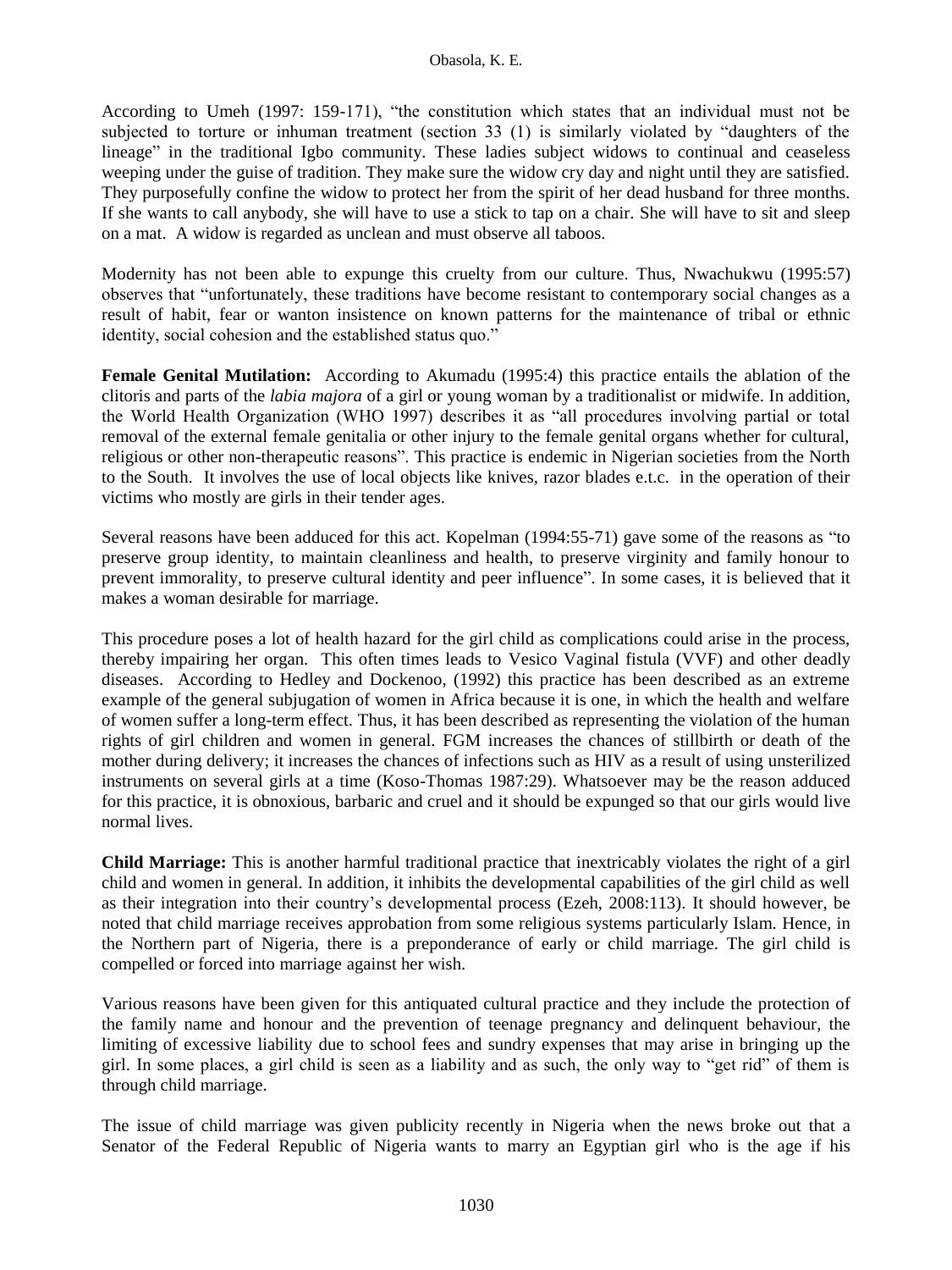grandchild. The case has become a matter of public debate as it is enmeshed in controversy. This shows that our Legislators are only paying lip service to the child right Act. As such, Ezeh (2008:113) opines that:

Child marriage reveals the low status to which women and young girls have been relegated and the widespread assumption that women have no alternative roles other than housekeeping and child-bearing.

**Inheritance:** This, according to Ige (1993:1), refers to the "act of receiving property from one who is dead". This can either be written or documented as in a WILL or without a WILL (i.e. intestate). It is observed that most inheritance does not favour the girl child or the widow.

It should be noted that under the customary law, there is a high degree of discrimination on female inheritance. In fact, women cannot inherit property. Among the Igbo, a woman cannot acquire immovable property such as land; particularly communal or family land. In Igbo society, the property passes on to the eldest son and where there is no son, it passes to the brother or uncle of the deceased while the female child gets nothing. This shows that little or no regard is accorded to the female gender and this berates our social equilibrium. The bottom line is that the girl child looses her right to inherit part of her father's property. There is the argument that it is the boy child that perpetuates the family name; that the girl child becomes part of another person's family and looses the name of her father. On account of this, some women today insist on bearing their father's name alongside that of their husband in order to perpetuate the father's name.

**Wife Battering:** According to Oduyoye (1995:161), "in Africa, wife beating is one aspect of domestic violence around which a heavy cloak of silence is drawn. Worse, some men see wife beating as a duty and are proud to declare their compliance". This aspect of African culture contradicts human rights, and robs women of the honour due to them and reinforces their subordination. Some men also see wife beating as a show of masculinity and an ego boosting. This act negates God's injunction for men "to love their wives. It is inhuman.

**Polygamy/Polygyny:** African culture supports the marriage of many wives and this puts women in a precarious situation. Many arguments have been proffered in favour of polygamy in Africa, such as the Agrarian nature of African societies as they depend on land. Therefore, in order to take care of the farm produce, men often need more hand and the marrying of new wives is seen as an avenue for acquiring more farm lands. The number of wives a man has also determines his social status. No matter the reason advanced for polygamy, it is demeaning. It breeds jealousy, hatred and unhealthy rivalry among wives and children.

Polygamy clearly debases and dilutes the incomes that should accrue to the average woman in a polygamous relationship. The men decide and dictate what to grow, when to clear the bush, what to sell, what to keep and what to buy even for the wives. There is very little a woman can do when her husband decides to bring in another woman. This is not limited to the so-called uneducated folks, even presidents, like Jacob Zuma, the president of South Africa, are doing it. Most African presidents have wives they show and present at official functions, and wives and concubines whose roles are not clearly defined, except to give the man bragging rights and more babies, especially sons. Too many children by too many women deplete the wealth and quality time of the man who is engaged in polygamy and thereby, they are not able to concentrate on in-depth grooming and raising of their kids.

### *Implications of Cultural Anachronisms on Educational Development*

Having examined the aforementioned cultural anachronisms, it let us now take a look at their implications and consequences on the girl child education. Edewor (2001: 36) asserts that: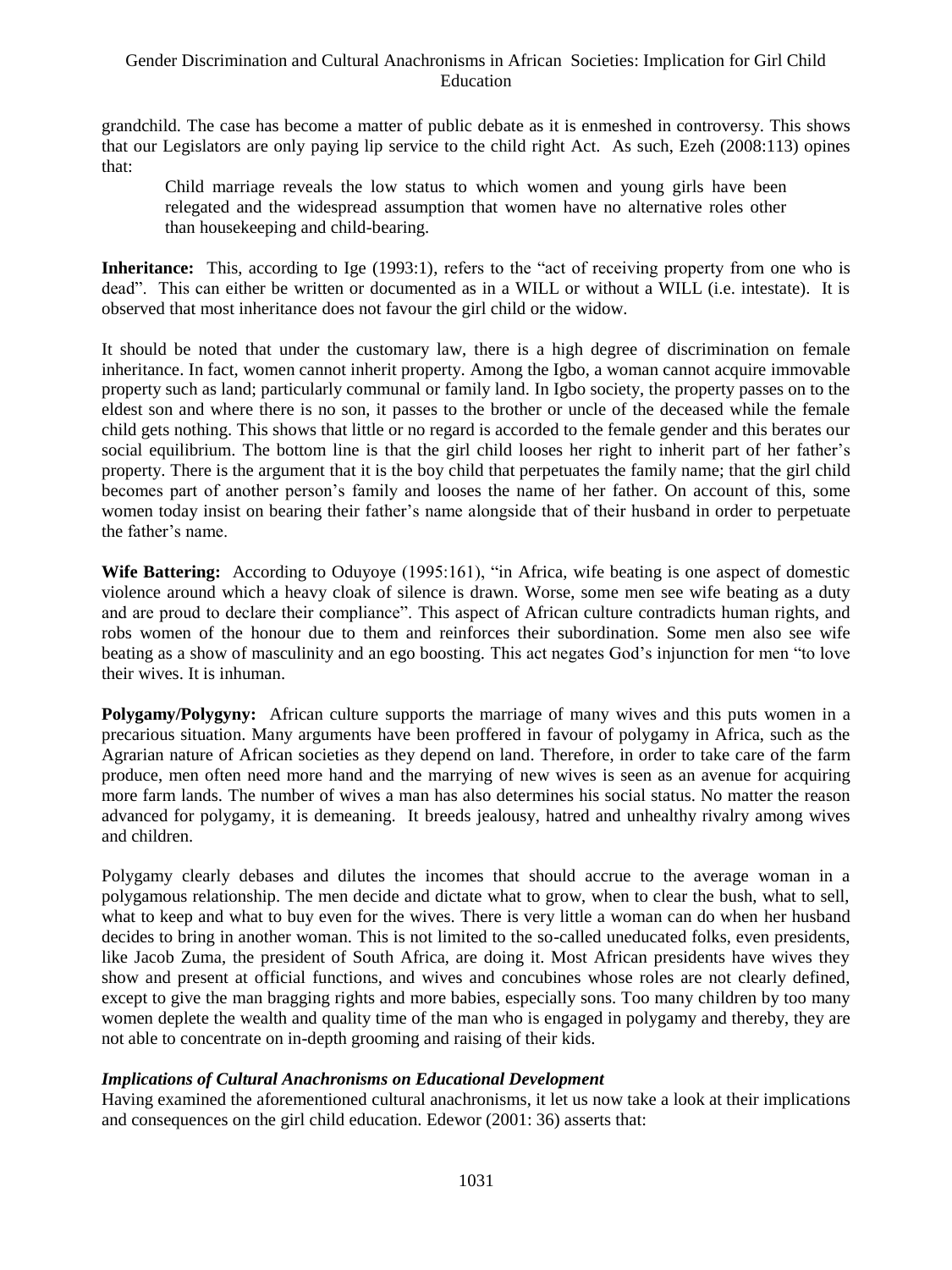#### Obasola, K. E.

The culture that portrays women as less important than men and deserving of fewer privileges thwarts their aspiration and lowers their expectations and self respect. These discriminatory practices have serious consequences for the dignity and the survival of women.

This portends that there are consequences and implications arising from gender discrimination particularly on the education of the girl child.

Ezeh (2008:115) in examining the implication of the cultural anachronisms on the girl child education surmises that:

The low literacy rate and unequal access to educational opportunities between boy and girl child coupled with other domestic responsibilities which the girl child is saddled with often result in the girl child's poor scholastic performance and early drop out from school which consequently affect all aspects of woman's lives. This means that the girl child faces more problems as far as education is concerned.

In some cultures or communities in Nigeria, there is an aversion for sending a girl child to school. It is considered a waste of resources to send a girl child to school because all the education she acquires will end up in the kitchen and in another man's house. This is particularly true of the communities in the Northern parts of Nigeria. This also accounts for why child marriage is prominent in that part of the country.

Due to this factor, there is a high level of female illiteracy in Northern Nigeria and the girl child is the worse for it. Where the female gender is denied access to inherit her father's property, she may not be able to go to school. In some cases, the girl child has to drop out of school in order to give the boy child a chance.

Gender stereotypes and discrimination have been the bane of our educational system and policy. This accounts for why Maduewesi (2005) avers that:

The Nigerian National Policy on Education stated laudable goals and objectives to be achieved and realized through education but practically in the society both those educated and uneducated are steeped into gender bias, marginalization and discrimination.

This has negatively affected the education of the girl child. There is an adage out there that says "If you educate a man, you educate an individual, but when you educate a woman, you educate a whole nation". How so true but also, how so tragic. We have not adhered to this revelation and have often relegated our women to the bottom half of the totem pole. The education of the girl child should be given priority.

There is a constant struggle against prioritizing the family budget and education. Since the boys are the ones supposed to carry the family name and take care of their parents in old age, it is not unusual to see parents frowning upon and discouraging female education. It is even assumed a highly educated woman cannot find a suitable husband, since the men become intimidated by them. So what happens is the family's money is skewed towards ensuring the boys get an education while the girls are trained and taught how to cook, clean the house, and take care of babies. As we saw in the introduction, the women are given away to marriage in their teens and prime, as soon as they have acquired some modicum of education, which indicates they can read letters and follow simple instructions. A woman's worth is measured in her fertility, how many children she has, and how good she can cook, clean, and work on the farms. Herein lies some of the reasons why Africa is caught up in stagnant growth and retrogression. Clearly it is hard to see how African countries can make headways in terms of economic development and catch up with the advanced countries when half of the population is tied down by anachronistic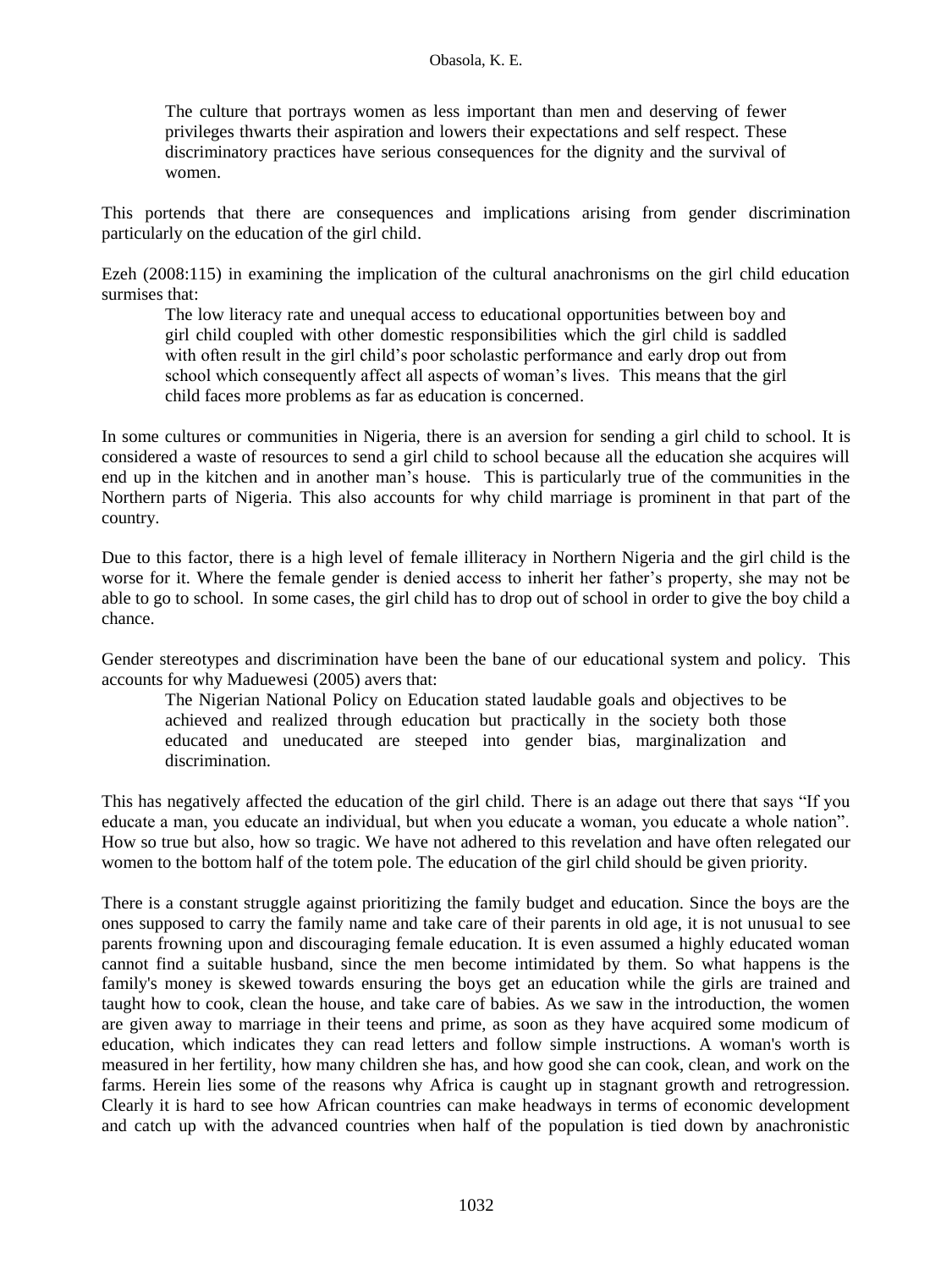cultural practices and beliefs. One cannot make any meaningful economic and social development if the women are left behind.

In order to change the status quo and return to a vibrant educational system, and achieve the philosophy of the National Policy on Education, it is necessary to change the prevailing socio-cultural paradigm of gender discrimination and inequality and usher in a new generation of women and men working together to create a more humane national order. There must be a departure from the old chauvinistic tendencies and we must put premium on the equality of both men and women in the social order. Education should be used as a yardstick for eradicating the inadequacies inherent in our culture, thereby creating an enabling environment under which men and women can freely exercise their God given rights and privileges.

Education should be made compulsory and free, from Primary 1 through to the Senior Secondary School, and parents should be made to face sanctions if they fail to send their kids, especially girls, to school. Propoor initiatives such as providing at least one free meal a day for students in school, and allowing students to board state buses freely nationwide, would go a very long way in increasing school enrolment and reducing or almost eliminating child labour.

# **2. Conclusion**

The foregoing makes it abundantly clear that unless the government and traditional authorities sit up and come up with far reaching policies and solutions bothering on social engineering, empowering women and giving adequate and equal attention to gender equality issues, our dream of catching up with the advanced countries would remain just that a dream and a mirage.

While we recognize that culture is an intrinsic aspect of life, it is imperative that these cultural anachronisms which tend towards enforcing a negative structure should be expunged. Culture should be dynamic and this means that we should jettison those cultural traits that have negative consequences on the lives of our women. A tradition or culture that makes us to look down on a segment of the community as subhuman and subservient is inadequate as it breeds sectionalization and impinges on our rights and privileges as human beings.

Men and women should be equally and mutually involved in changing the cultural and traditional perceptions and attitudes which portray women as subordinate.

There should be an affirmative action from our governments at the Local, State and Federal levels towards a gender free educational policy that will promote the girl child education and uplift the womenfolk from the doldrums and abyss in which culture has relegated them.

## **References**

- Adebayo, A. 2000. "Feminism in Francophone African Literature: From Liberalism to Militancy", in Olusola Oke and Adeojo Sam (eds) *Introduction to Francophone African Literature*. Ibadan: Spectrum Books.
- Ahonsi, B.A. 1998. "Society, Culture and the Status of Widows in Contemporary Nigeria. A Gender Analysis", in *Widowhood in Nigeria: Issue, Problems and Prospect,* Lagos: Human Development Initiatives.
- Akumadu, T. 1998. *Beast of Burden: A Study of Women's Legal Status and Reproductive Health Rights in Nigeria*. Nigeria: The Women's Rights Project, Civil Liberties Organization.